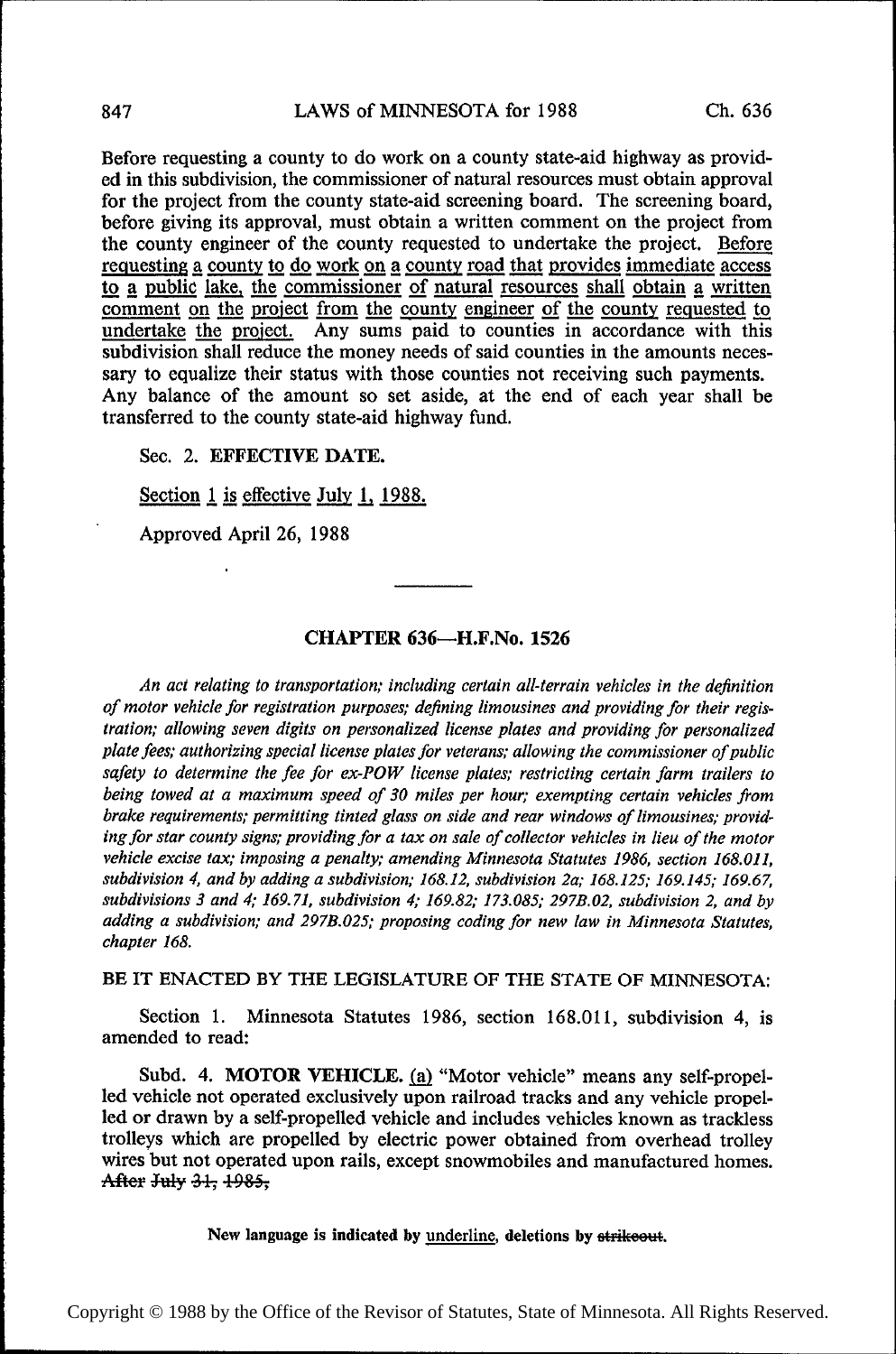(b) "Motor vehicle" also includes an all-terrain vehicle, as defined in section 84.92, subdivision 8, which  $(1)$  has at least four wheels,  $(2)$  is owned and operated by a physically handicapped person, and  $(3)$  displays both physically handicapped license plates and a physically handicapped certificate issued under section 169.345, subdivision  $3$ .

(c) Motor vehicle does not include  $a$  three-wheel off-road an all-terrain vehicle as defined in section 84.92, subdivision 8; except that if the three-wheel  $eff$ -read (1) an all-terrain vehicle described in paragraph (b), or (2) an all-terrain vehicle was licensed as a motor vehicle before August 1, 1985, in which case the owner may continue to license it as a motor vehicle until it is conveyed or otherwise transferred to another owner, is destroyed, or fails to comply with the registration and licensing requirements of this chapter.

Sec. 2. Minnesota Statutes 1986, section 168.011, is amended by adding a subdivision to read:

Subd. 35. LIMOUSINE. "Limousine" means a passenger automobile for hire, other than a taxicab or a van, that is regularly engaged in the business of transporting persons and that has a rear seating capacity of not more than nine passengers.

Sec. 3. Minnesota Statutes 1986, section 168.12, subdivision 2a, is amended to read:

Subd. 2a. PERSONALIZED LICENSE PLATES. Personalized license plates must be issued to an applicant for registration of a passenger automobile, van, or pickup truck, motorcycle, or self-propelled recreational vehicle, upon compliance with the laws of this state relating to registration of the vehicle and upon payment of a one-time fee of \$100 in addition to the registration tax required by law for the vehicle. The registrar shall designate a replacement fee for personalized license plates calculated to cover the cost of replacement. This fee must be paid by the applicant whenever the personalized license plates are required to be replaced by law. In lieu of the numbers assigned as provided in subdivision 1, personalized license plates must have imprinted on them a series of not more than six seven numbers and letters in any combination. When an applicant has once obtained personalized plates, the applicant shall have a prior claim for similar personalized plates in the next succeeding year that plates are issued if application is made for them at least 30 days before the first date that registration can be renewed. The commissioner of public safety shall adopt rules in the manner provided by chapter 14, regulating the issuance and transfer of personalized license plates. No words or combination of letters placed on personalized license plates may be used for commercial advertising, be of an obscene, indecent, or immoral nature, or be of a nature that would offend public morals or decency. The call signals or letters of a radio or television station are not commercial advertising for the purposes of this subdivision.

Notwithstanding the provisions of subdivision 1, personalized license plates issued under this subdivision may be transferred to another motor vehicle owned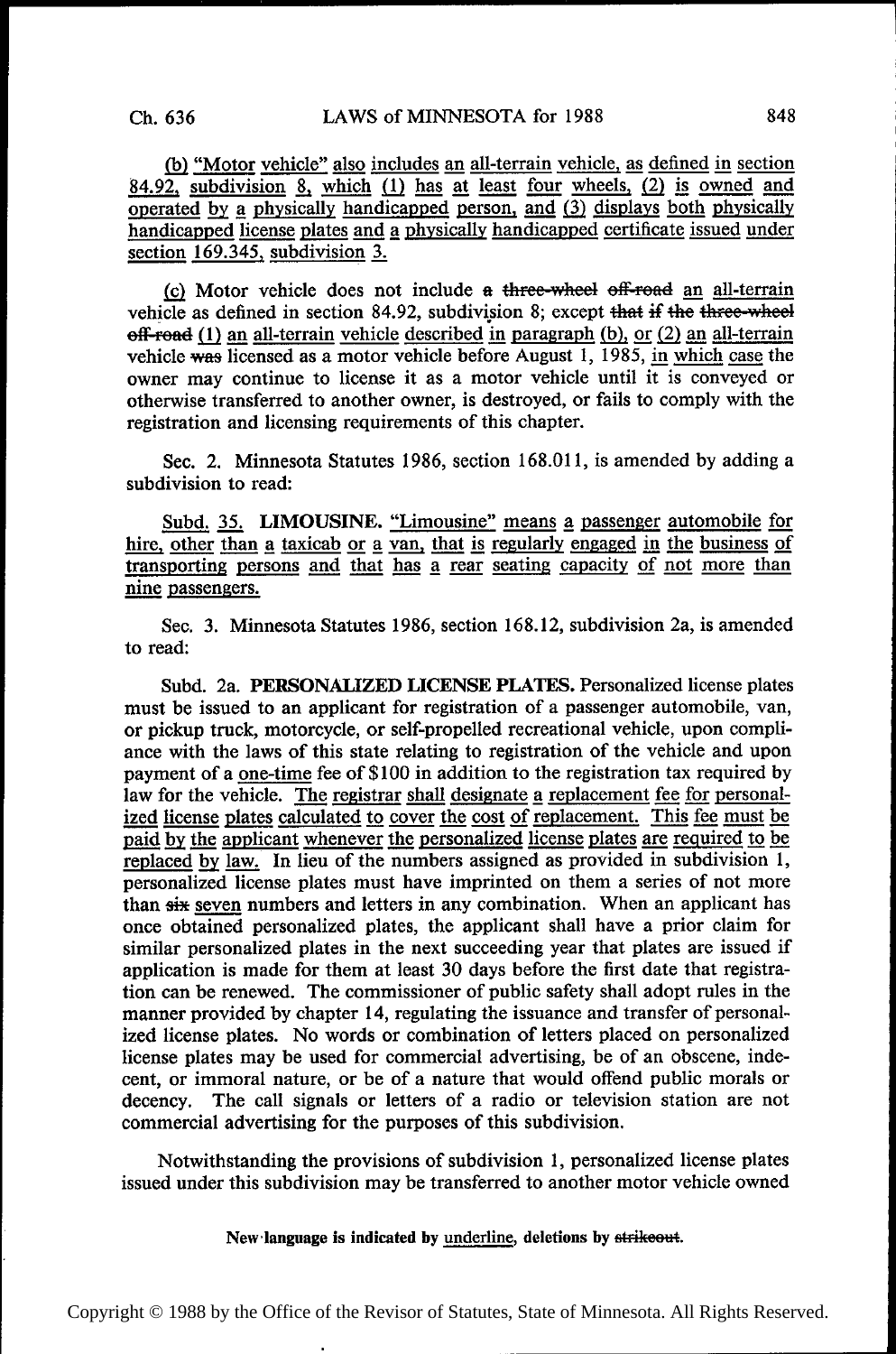or jointly owned by the applicant, upon the payment of a fee of \$5, which must be paid into the state treasury and credited to the highway user tax distribution fund. The registrar may by rule provide a form for notification.

Notwithstanding any law to the contrary, if the personalized license plates are lost, stolen, or destroyed, the applicant may apply and shall receive duplicate license plates bearing the same combination of letters and numbers as the former personalized plates upon the payment of a \$5 fee.

The fee prescribed for personalized license plates must be paid only in those years in which the number plate itself is issued, and must not be payable in a year in which a year plate, tab, or sticker is issued in lieu of a number plate.

Fees from the sale of permanent and duplicate personalized license plates must be paid into the state treasury and credited to the highway user tax distribution fund.

# Sec. 4. [168.123] VETERANS; SPECIAL LICENSE PLATE.

Subdivision 1. GENERAL REQUIREMENTS; FEES. The registrar shall issue special license plates to an applicant who served in the active military service in a branch of the armed forces of the United States, was discharged under honorable conditions, and is an owner or joint owner of a motor vehicle included within the definition of a passenger automobile, on payment of a fee of \$10 for each set of two plates, payment of the registration tax required by law, and compliance with other laws relating to registration and licensing of motor vehicles and drivers. The additional fee of  $$10$  is payable for each set of plates, is payable only when the plates are issued, and is not payable in a year in which tabs or stickers are issued instead of number plates. An applicant must not be issued more than two sets of plates for vehicles owned or jointly owned by the applicant.

The veteran shall have a certified copy of the veteran's discharge papers, indicating character of discharge, at the time of application.

special plates, subject to the approval of the registrar, that satisfy the following reguirements: Subd. 2. DESIGN. The commissioner of veterans affairs shall design the

(a) For a Vietnam veteran who served after July 1, 1961, and before July 1, 1978, the special plates must bear the inscription "VIETNAM VET" and the letters "V" and "V" with the first letter directly above the second letter and both letters just preceding the first numeral of the special license plate number.

(b) For a veteran stationed on the island of Oahu, Hawaii, or offshore, during the attack on Pearl Harbor on December 7, 1941, the special plates must bear the inscription "PEARL HARBOR SURVIVOR" and the letters "P" and "H" with the first letter directly above the second letter and both letters just preceding the first numeral of the special license plate number.

New language is indicated by underline, deletions by strikeout.

Copyright © 1988 by the Office of the Revisor of Statutes, State of Minnesota. All Rights Reserved.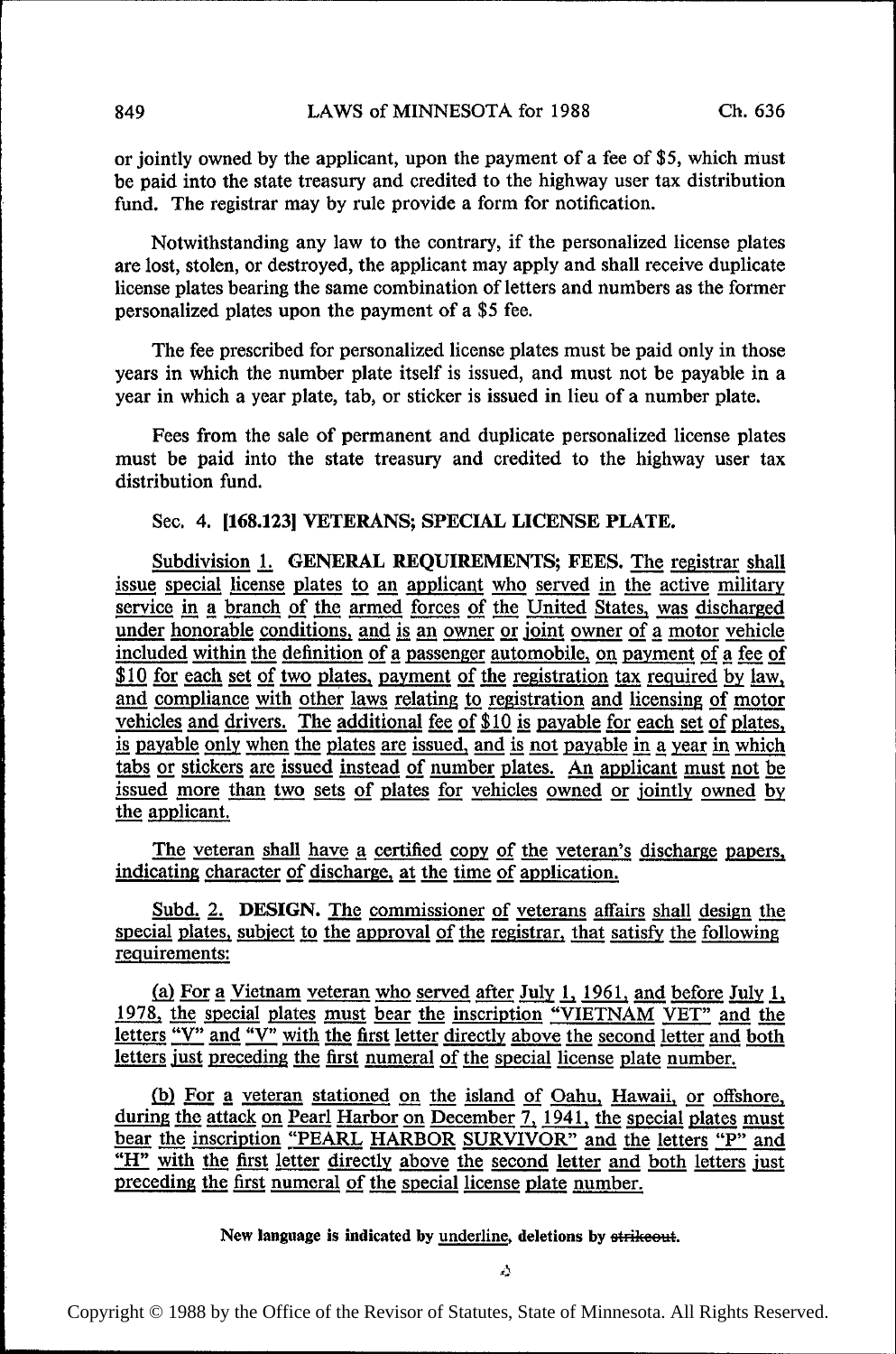(c) For a veteran who served during World War I or World War II, the special plates must bear the inscription "WORLD WAR VET" and:

(1) for a World War I veteran, the characters "W" and "I" with the first character directly above the second character and both characters just preceding the first numeral of the special license plate number; or

(2) for a World War II veteran, the characters "W" and "II" with the first character directly above the second character and both characters just preceding the first numeral of the special license plate number.

(d) For a veteran who served during the Korean Conflict, the special plates must bear the inscription "KOREAN VET" and the letters "K" and "V" with the first letter directly above the second letter and both letters just p must bear the inscription "KOREAN VET" and the letters "K" and "V" with first numeral of the special license plate number.

Subd. 3. NUMBER ESTIMATED. The commissioner of veterans affairs shall estimate the number of special plates that will be required and submit the estimate to the registrar.

Subd. 4. PLATE TRANSFERS. On payment of a fee of \$5, plates issued under this section may be transferred to another motor vehicle owned or jointly owned by the person to whom the plates were issued.

Subd. 5. FEES CREDITED. Fees collected under this section must be paid into the state treasury and credited to the highway user tax distribution fund.

Subd. 6. RULES. The registrar may adopt rules under the administrative procedure act to govern the issuance and use of the special plates authorized by this section.

Sec. 5. Minnesota Statutes 1986, section 168.125, is amended to read:

168.125 SPECIAL LICENSE PLATES FOR FORMER PRISONERS OF WAR.

Subdivision 1. SPECIAL PLATES; APPLICATION; FEE; TRANSFER ISSUANCE AND DESIGN. The registrar shall issue special license plates bearing the inscription "EX-POW" to any applicant who is both a former prisoner of war and an owner or joint owner of a motor vehicle upon the applicant's compliance with all the laws of this state relating to the registration and licensing of motor vehicles and drivers. The special license plates shall be of a design and size to be determined by the commissioner. Plates bearing the "EX-POW" inscription may be issued for only one motor vehicle per applicant.

Application for issuance of these plates shall be made at the time of renewal or first application for registration. The application shall include a certification by the commissioner of veterans affairs that the applicant was a member of the military forces of the United States who was captured, separated, and incarcerated by an enemy of the United States during a period of armed conflict.

New language is indicated by underline, deletions by strike out.

;,a

Copyright © 1988 by the Office of the Revisor of Statutes, State of Minnesota. All Rights Reserved.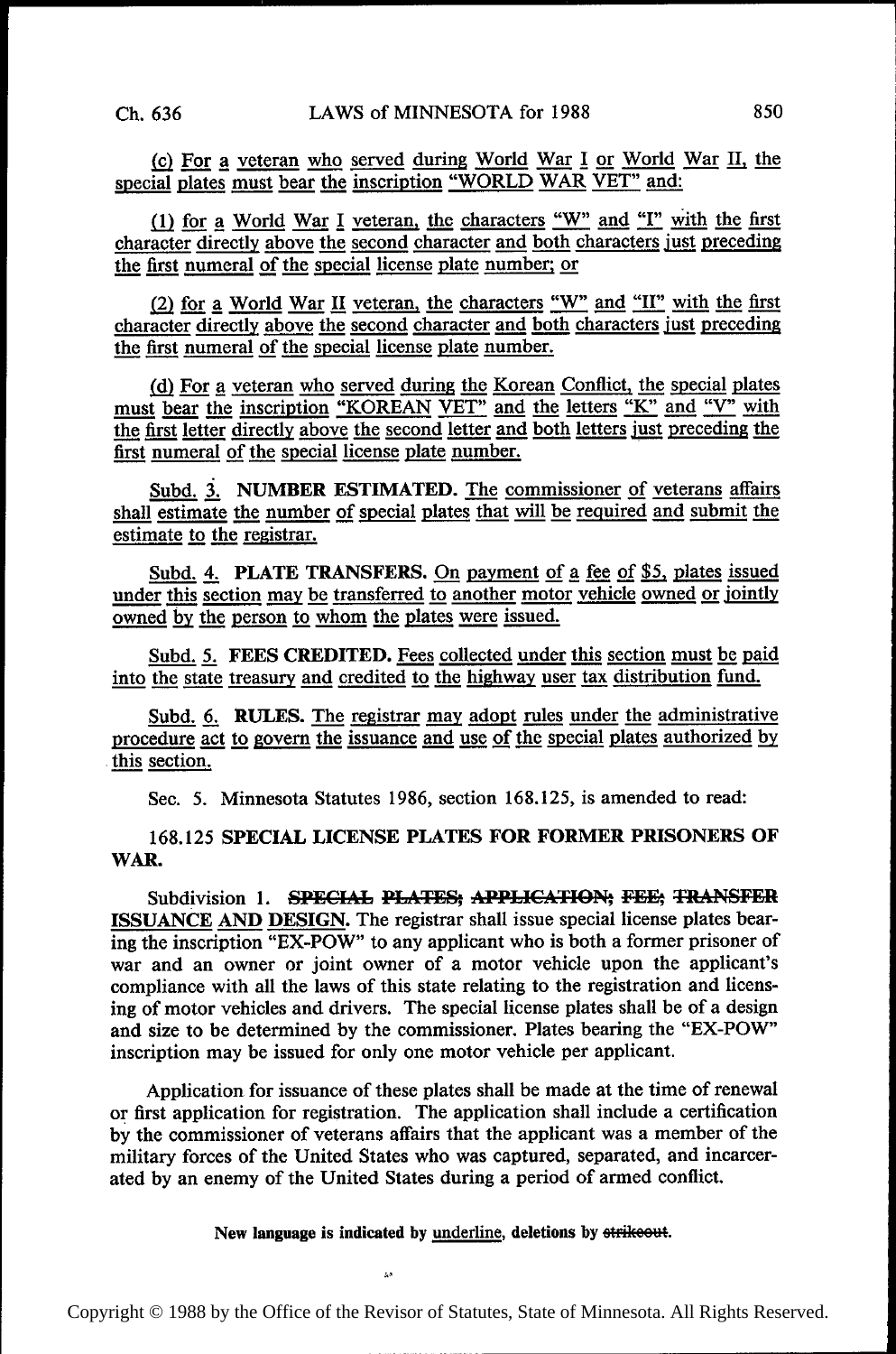The applicant shall pay, in addition to the registration tax required by law, a fee of \$10 for the special license plates issued under this section, in an amount calculated by the commissioner to cover the cost of the license plates. The additional fee is payable only when the plates are issued and no additional fee is payable in any year in which tabs or stickers are issued in lieu of number plates. All fees from the sale of the special license plates shall be paid into the state treasury and credited to the highway user tax distribution fund.

Notwithstanding the provisions of section 168.12, subdivision 1, the special license plates issued under this section may be transferred to another motor vehicle owned or jointly owned by the former prisoner of war upon the payment of a fee of \$5. This fee shall be paid into the state treasury and credited to the highway user tax distribution fund.

For purposes of this section, "motor vehicle" means a passenger automobile, station wagon, pickup truck, motorcycle, or recreational vehicle.

Subd. 2. SPECIAL PLATE PLATES; EX-POW AND HANDICAPPED INSIGNIA. The registrar shall issue special license plates bearing both the "EX-POW" and handicapped insignia to any applicant who is entitled to the special license plates provided under this section and who is also entitled to special license plates for the physically handicapped under section 168.021 upon compliance with the provisions of both sections. The special license plates shall be of a design and size to be determined by the commissioner.

Subd. 3. RULES; COMMISSIONER OF PUBLIC SAFETY. The commissioner of public safety may promulgate by rule, in accordance with the provisions of chapter  $+5$  14, the procedures for issuance or transfer of the special license plates authorized under this section.

Subd. 4. RULES; COMMISSIONER OF VETERANS AFFAIRS. The commissioner of veterans affairs shall promulgate by rule; in accordance with the provisions of ehapter +4; establish the procedure for obtaining the certification of former prisoner of war status.

Subd. 5. SAVINGS PROVISION. Nothing in this section shall alter the exemption for disabled war veterans provided for in section 168.031.

Sec. 6. [168.128] LIMOUSINE; LICENSE PLATES.

Subdivision 1. UNIQUE REGISTRATION CATEGORY. A unique vehicle registration category is established for limousines as defined in section  $2$ .

Subd. 2. LICENSE PLATES. The registrar shall issue limousine license plates upon the applicant's compliance with laws relating to registration and licensing of motor vehicles and drivers. The applicant must provide the registrar with proof that the passenger automobile license tax and a \$10 fee have been paid for each limousine receiving limousine license plates. The limousine license plates must be designed to specifically identify the vehicle as a limousine.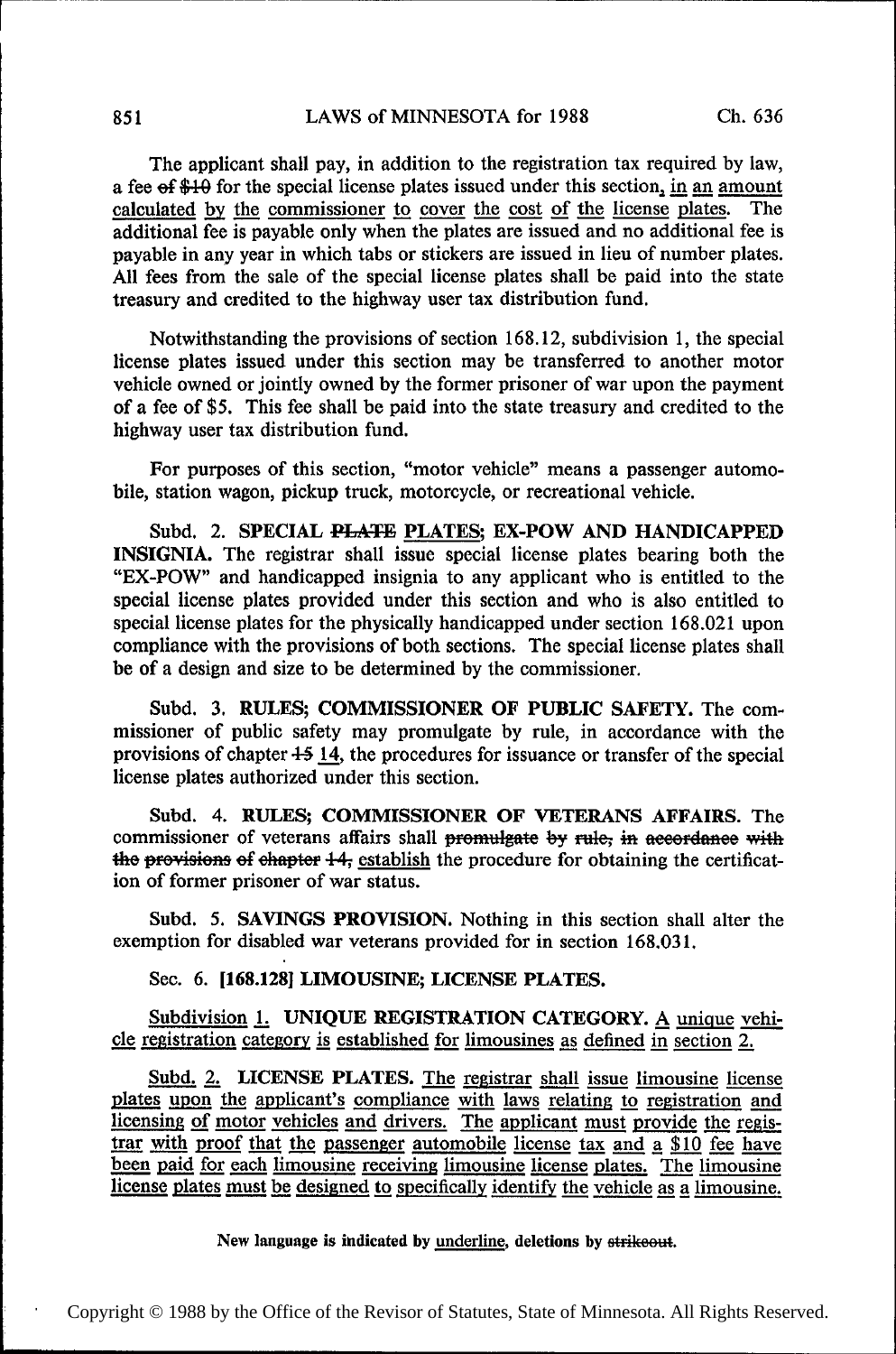Limousine license plates may not be transferred upon sale of the limousine, but may be transferred to another limousine owned by the same person upon notifying the registrar and paying a  $$5$  transfer fee.

Subd. 3. INSURANCE. The application must include a certificate of insurance verifying that a valid commercial insurance policy is in effect and giving the name of the insurance company and the number of the insurance policy. The policy must provide stated limits of liability, exclusive of interest and costs, with respect to each vehicle for which coverage is granted, of not less than \$100,000 because of bodily injury to one person in any one accident and, subject to said limit for one person, of not less than \$300,000 because of injury  $\frac{\$100,000}{\$200}$  because of bodily injury to one person in any one accident and, subject to said limit for one person, of not less than \$300,000 because of injury to two or more persons in any one accident. The insura notify the commissioner if the policy is canceled or if the policy no longer provides the coverage required by this subdivision.

Sec. 7. Minnesota Statutes 1986, section 169.145, is amended to read:

### 169.145 IMPLEMENTS OF HUSBANDRY; SPEED; PENALTY.

No person shall drive a self-propelled implement of husbandry, nor shall any person tow a self-propelled implement of husbandry, nor shall any person any person shall direct a self-propelled implement of husbandry, nor shall any person<br>tow a farm trailer not equipped with brakes and exceeding 6,000 pounds, at a<br>speed in excess of 30 miles per hour. Violation of this sec

Sec. 8. Minnesota Statutes 1986, section 169.67, subdivision 3, is amended to read:

Subd. 3. TRAILERS, SEMITRAILERS, TANK TRAILERS. Every trailer, semitrailer, or other vehicle of a gross weight of 1,500 pounds or more, when drawn or pulled upon a highway, shall be equipped with brakes adequate to control the movement of and to stop and to hold such vehicle, and so designed as to be applied by the driver of a towing motor vehicle from its cab, except (a) trailers owned by farmers when transporting agricultural products produced on the owner's farm or supplies back to the farm of the owner of the trailer, (b) custom service vehicles drawn by motor vehicles equipped with brakes capable of stopping both vehicles within the distance required by law for vehicles with four-wheel brakes and contractors' custom service vehicles not exceeding 30,000 pounds gross weight and 45 miles per hour when drawn by a motor vehicle capable of stopping the combination within the performance standards of subdivision 5, (c) trailers or semitrailers when used by retail dealers delivering implements of husbandry, (d) motor vehicles drawn by motor vehicles equipped with brakes capable of stopping the combination of vehicles within the performance requirements of this section, (e) tank trailers not exceeding 8,500 pounds gross weight used solely for transporting liquid fertilizer or gaseous fertilizer under pressure, or distributor trailers not exceeding 8,500 pounds gross weight used solely for transporting and distributing dry fertilizer, when hauled by a truck capable of stopping with loaded trailer attached in the distance specified by subdivision 5 for vehicles equipped with four-wheel brakes, providing the gross weight of such trailer or semitrailer other than those described in clause (e) when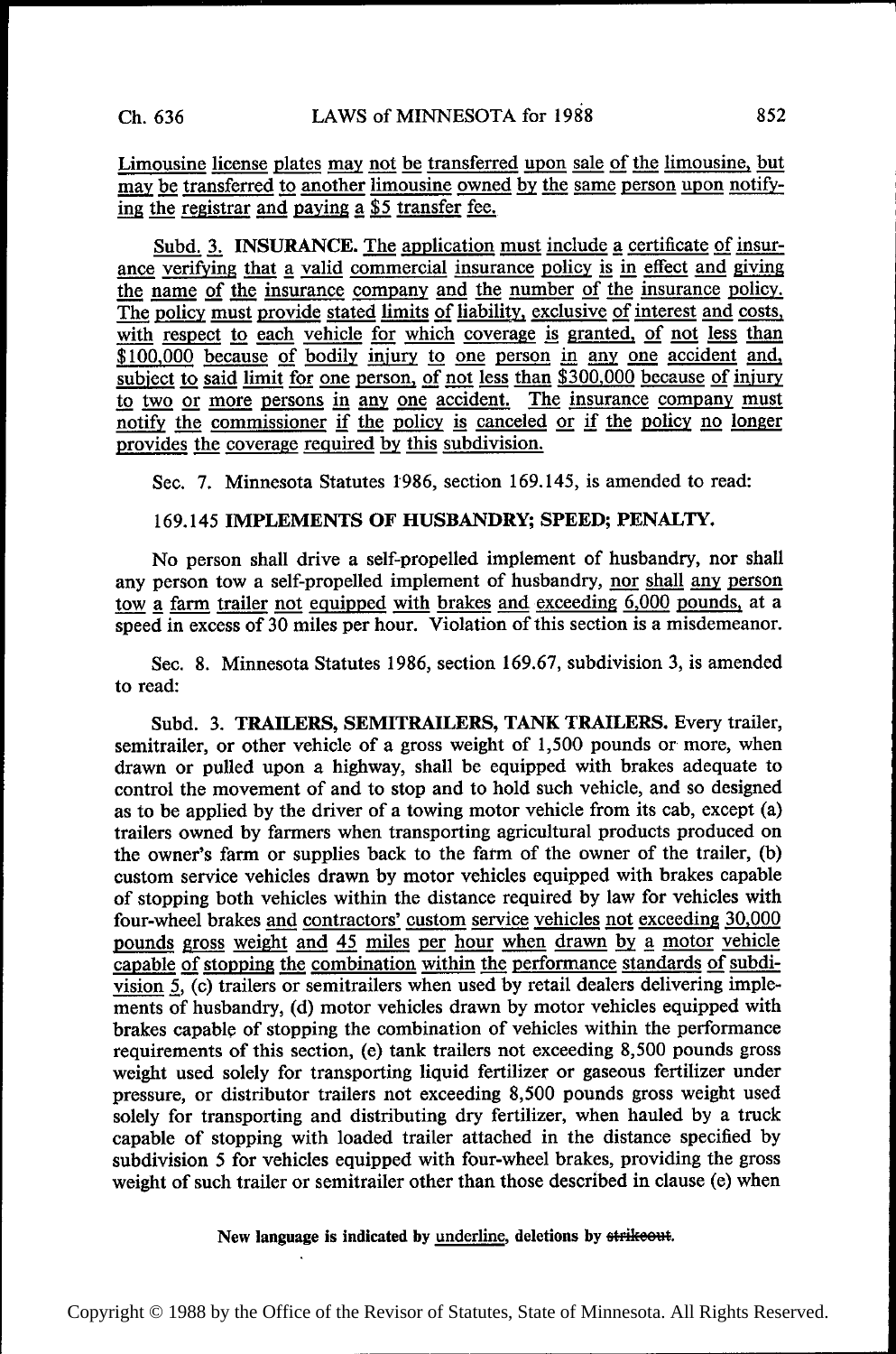drawn by a pleasure vehicle shall not exceed 3,000 pounds, or when drawn by a not exceed 15,000 pounds for a trailer described in clause (a) when drawn by a truck or tractor at a speed not exceeding 30 miles per hour, and except disabled vehicles towed to a place of repair.

Sec. 9. Minnesota Statutes 1986, section 169.67, subdivision 4, is amended to read:

Subd. 4. SERVICE BRAKES ON ALL WHEELS; EXCEPTIONS. Every new motor vehicle, trailer, or semitrailer, sold in this state manufactured after June 30, 1988, and operated upon the highways shall be equipped with service brakes upon all wheels of every such vehicle, except mobile cranes not exceeding 45 miles per hour and capable of stopping within the performance standards of subdivision 5, and except that any motorcycle, any semitrailer of less than 1,500 pounds gross weight, a third wheel, of a swivel type, on a house trailer, a temporary auxiliary axle attached to a motor vehicle during the period of road restrictions for the purpose of relieving weight of another axle, when the tempor~ ary auxiliary axle and the axle to be relieved do not exceed the combined gross weight of 18,000 pounds, and the vehicle to which such temporary axle is attached meets the brake requirements of this section, need not be equipped with brakes; and except, further, that brakes are not required on the front wheels of vehicles manufactured before July 1, 1988, having three or more axles or upon more than one wheel of a motorcycle provided the brakes on the other wheels are adequate to stop the vehicle in accordance with the braking performance requirements of subdivision 5.

Sec. 10. Minnesota Statutes 1986, section 169.71, subdivision 4, is amended to read:

Subd. 4. No person shall drive or operate any motor vehicle required to be registered in the state of Minnesota upon any street or highway under the following conditions:

(a) when the windshield is composed of, covered by, or treated with any material which has the effect of making the windshield more reflective or in any other way reducing light transmittance through the windshield;

(b) when any window on the vehicle is composed of, covered by, or treated with any material that has a highly reflective or mirrored appearance;

(c) when any side window or rear window is composed of or treated with any material so as to obstruct or substantially reduce the driver's clear view through the window or has a light transmittance of less than 50 percent plus or minus three percent in the visible light range or a luminous reflectance of more than 20 percent plus or minus three percent; or

((1) when any material has been applied after August 1, 1985, to any motor vehicle window without an accompanying permanent marking which indicates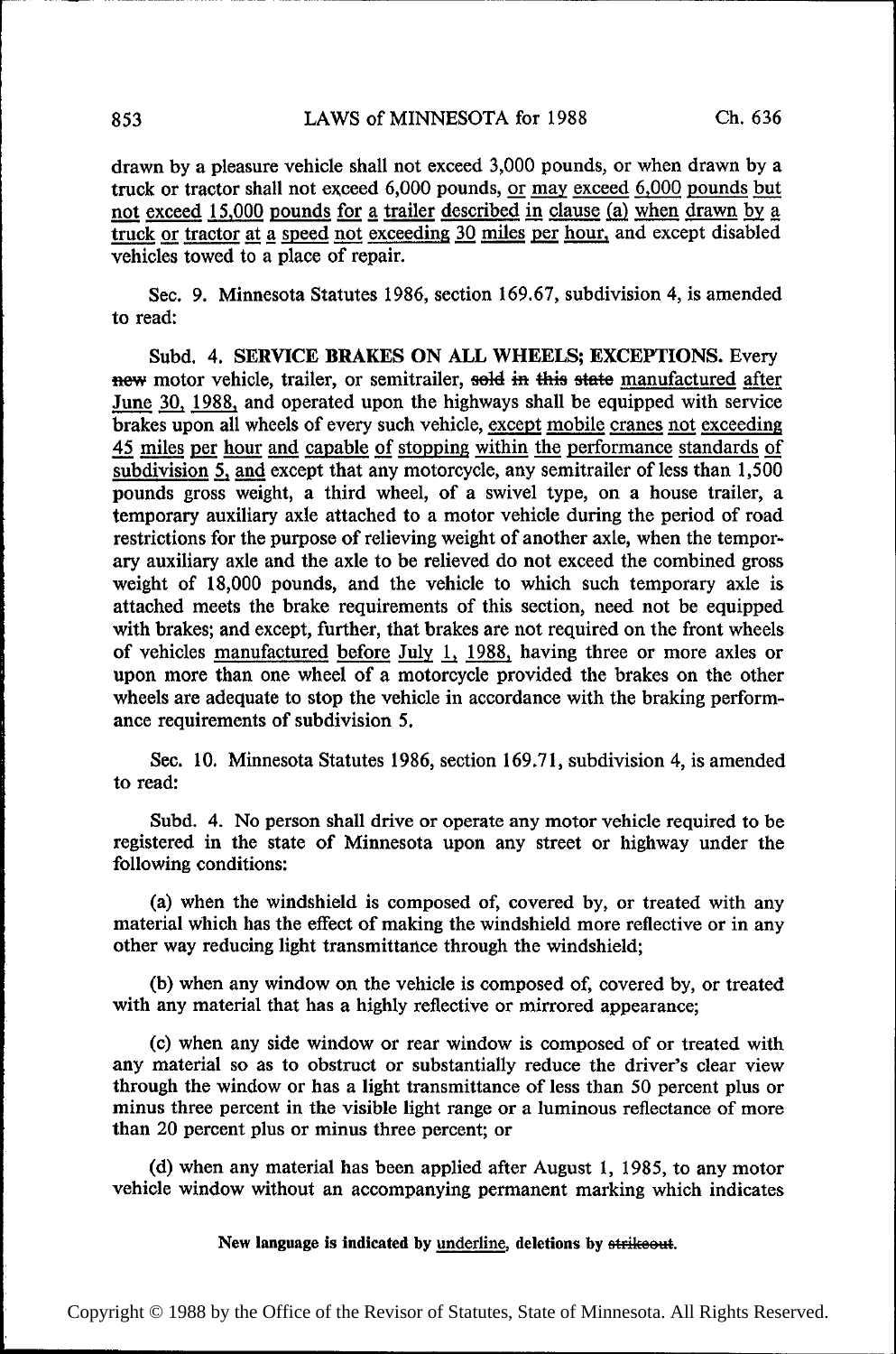the percent of transmittance and the percent of reflectance afforded by the material. The marking must be in a manner so as not to obscure vision and be readable when installed on the vehicle.

This subdivision does not apply to glazing materials which:

(a) have not been modified since the original installation, nor to original replacement windows and windshields, that were originally installed or replaced in conformance with Federal Motor Vehicle Safety Standard 205;

(b) were are required to satisfy prescription needs of the driver of the vehicle and if the driver is in possession of such the prescription; or

(c) were are applied to:

 $(1)$  the rear windows of a pickup truck as defined in section 168.011, subdivision  $29$ ; or to;

Q) the rear windows or the side windows on either side behind the driver's seat of a van as defined in section 168.011, subdivision 28,  $er$ ;

 $\frac{(3) \text{ the side and rear windows of any a vehicle used to transport human remains by a finer students.}$ provisions of section 149.08; or

(4) the side and rear windows of a limousine as defined in section 2.

Sec. 11. Minnesota Statutes 1986, section 169.82, is amended to read:

169.82 TRAILER EQUIPMENT.

Except as provided in section 169.67, any trailer exceeding a gross weight of 6,000 pounds shall be equipped with brakes adequate to stop and hold such trailer, and which are so constructed that they will so operate whenever such trailer becomes detached from the towing vehicle.

When one vehicle is towing another the drawbar or other connection shall be of suflicient strength to pull all weight towed thereby, and said drawbar or other connection shall not exceed 15 feet from one vehicle to the other except the connection between any two vehicles transporting poles, pipe, machinery or other objects of structural nature which cannot readily be dismembered.

When one vehicle is towing another and the connection consists of a chain, rope, or cable, there shall be displayed upon such connection a white, red, yellow or orange flag or cloth not less than 12 inches square.

Every trailer or semitrailer shall be hitched to the motor vehicles furnishing the tractive power for it by a device approved by the commissioner of public safety as safe and in addition shall be equipped with safety chains permanently attached to the trailer except that where the coupling device is a regulation fifth wheel and king pin assembly approved by the commissioner of public safety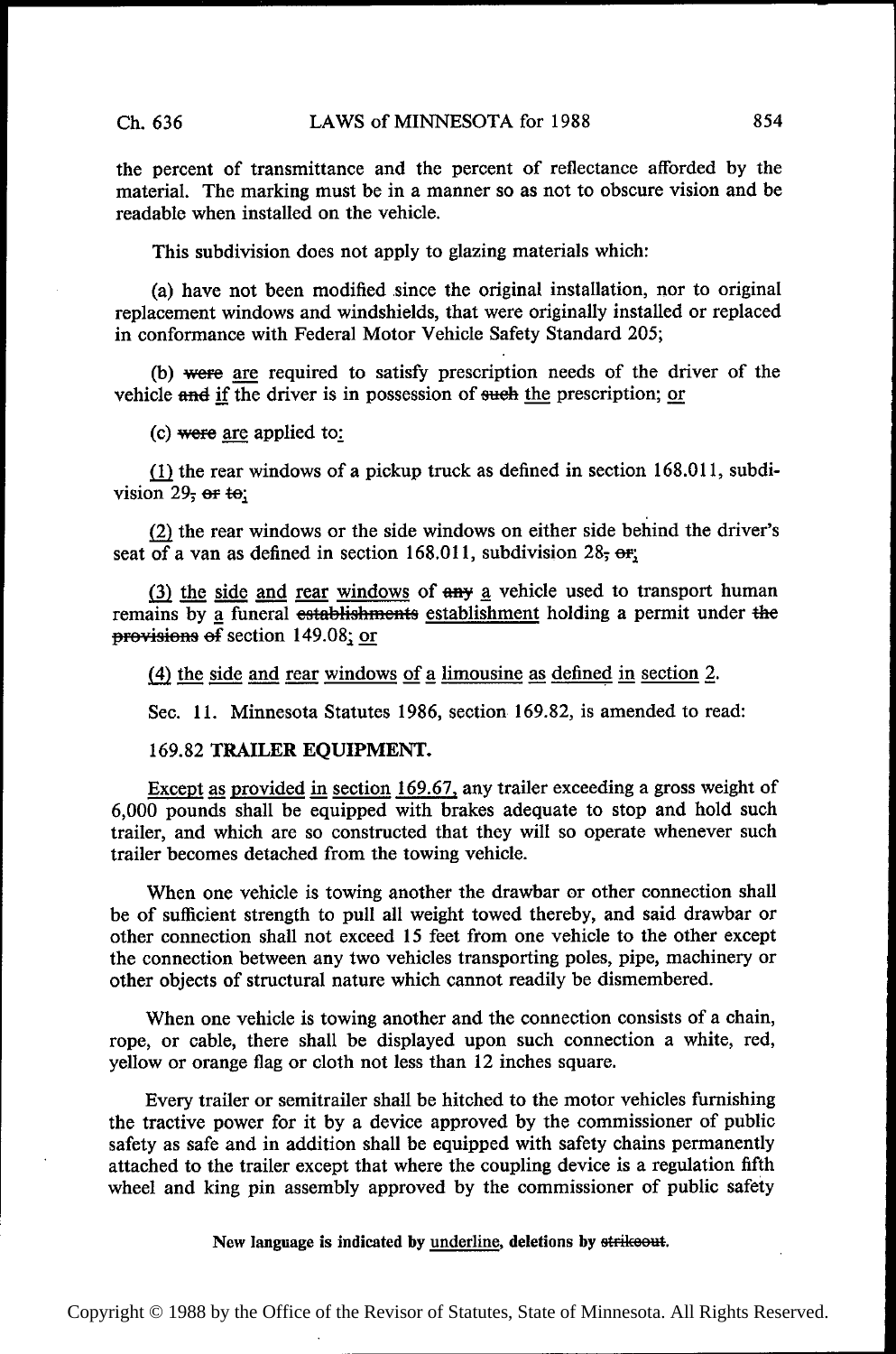such safety chains shall not be required. In towing, such chains shall be carried through a ring on the towbar and attached to the towing vehicle, and shall be of sufficient strength to control the trailer in event of failure of the towing device.

No person may be charged with a violation of this section solely by reason of violating a maximum speed prescribed in section 169.145 or 169.67.

Sec. 12. Minnesota Statutes 1986, section 173.085, is amended to read:

# 173.085 STAR CITY SIGNS.

Subdivision 1. AUTHORITY TO ERECT. (a) A county or lesser populated statutory or home rule charter city of Minnesota that has received instruction and expertise from the department of energy and economic development on attracting and retaining businesses for the county or city and subsequently has been designated and annually recertified as a star county or star city for econombeen designated and annually recertified as a <u>star county or</u> star city for econom-<br>is development by that department may erect star county or star city since upon ic development by that department may erect star county or star city signs upon<br>normant of a fee required under section  $173,13$ , subdivision 4, to the depart payment of a fee required under section 173.13, subdivision 4, to the depart-<br>ment of transportation. In the case of star cities, one sign may be erected at ment of transportation. In the case of star cities, one sign may be erected at each approach to the city within the right-of-way of an interstate or other highway that passes inside the city limits. In the case of star counties, one sign may be erected within the right-of-way of an interstate or other highway at or near the point where the highway enters the county.

(b) Notwithstanding the provisions of paragraph (a), a lesser populated statutory or home rule charter city that has an official sign in an adjacent area of an approach of an interstate highway passing through or near the city as of August 1, 1985 may replace that sign with a star city sign upon payment of a fee required under section 173.13, subdivision 4, to the department of transportation. A county that has an official sign on the right-of-way or adjacent area of an interstate highway at the point where the highway enters the county may replace that sign with a star county sign on payment of a fee required under section 173.13, subdivision 4, to the department of transportation.

Subd. 2. SIGN STANDARDS. The department of transportation shall design and manufacture the star county and star city signs is specifications not contrary to other federal and state highway sign standards and substantially similar to those star city signs approved for display on state highways as of August 1, 1985.

Sec. 13. Minnesota Statutes 1986, section 297B.02, subdivision 2, is amended to read:

Subd. 2. IN LIEU TAX FOR OLDER PASSENGER AUTOMOBILES. In lieu of the tax imposed in subdivision 1, there is imposed a tax of \$ 10 on the purchase price of any passenger automobile described in section 297B.025, subdivision 1.

Sec. 14. Minnesota Statutes 1986, section 297B.02, is amended by adding a subdivision to read: